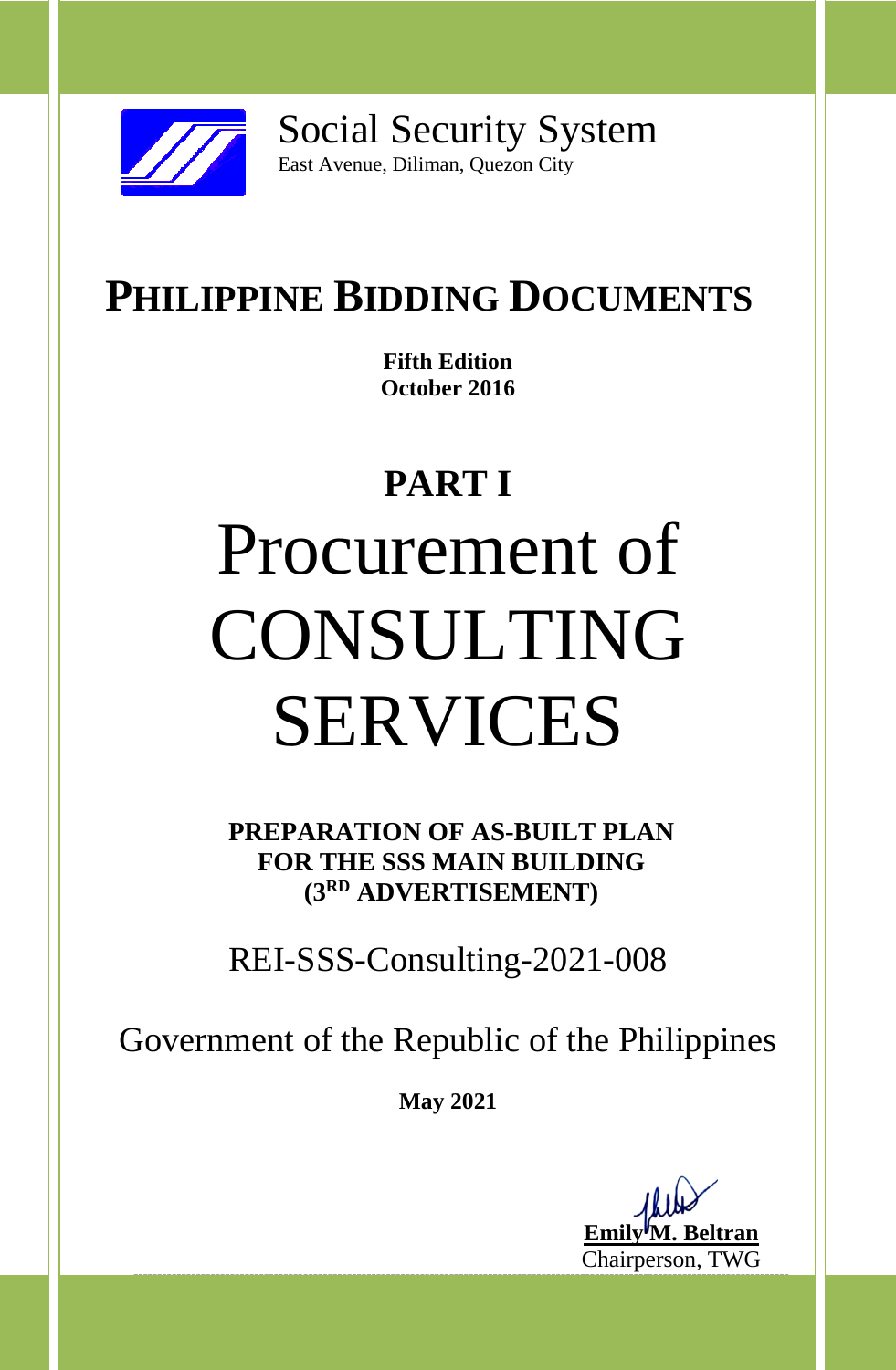## **TABLE OF CONTENTS**

### **PART I**

*Preparation of As-built plan for the SSS Main Building* 2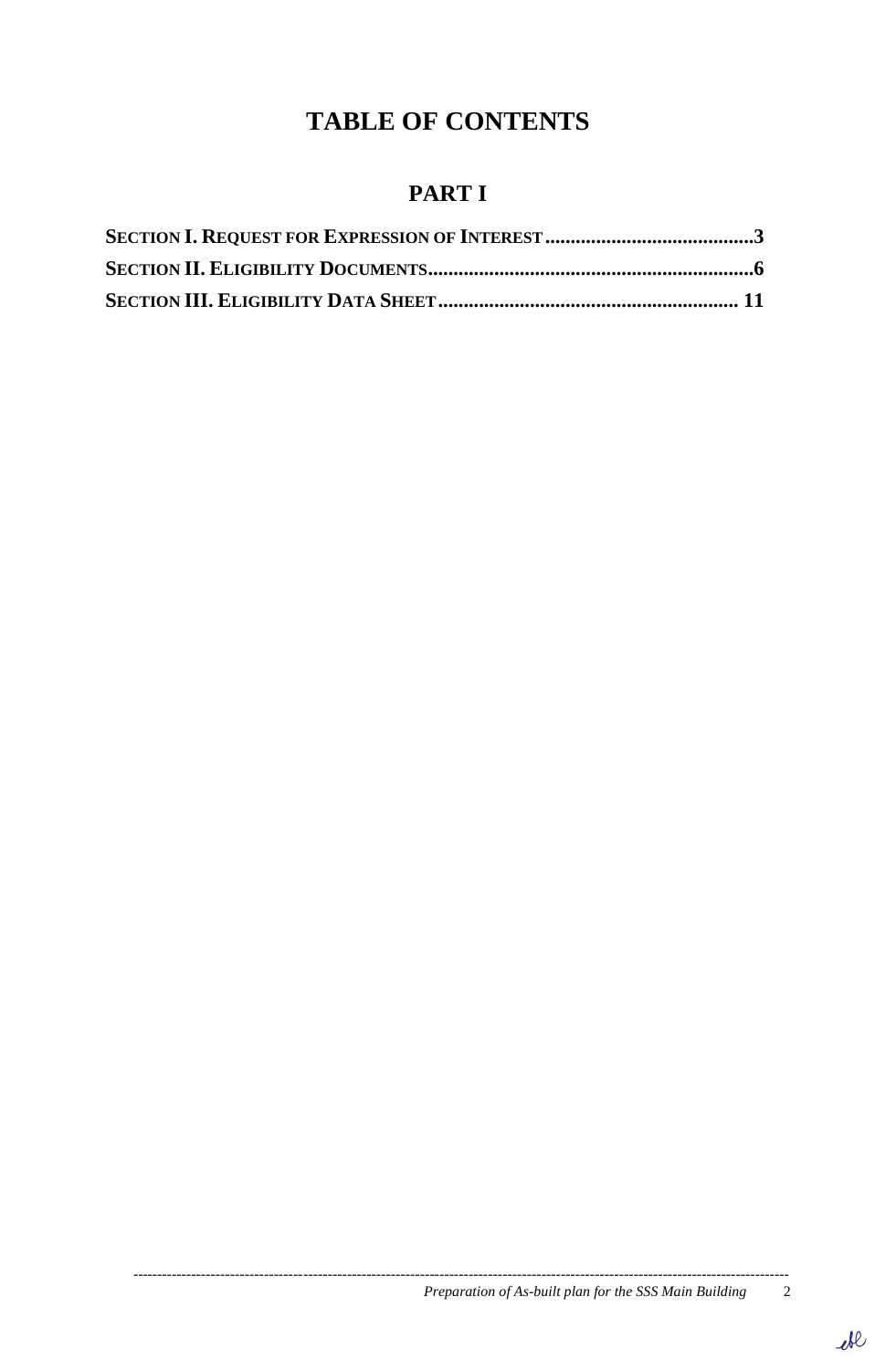## *Section I. Request for Expression of Interest*



East Avenue, Diliman, Quezon City<br>Tel. Nos. (632)8920-6401\*(632)8920-6446 REPUBLIC OF THE PHILIPPINES **SOCIAL SECURITY SYSTEM** East Avenue, Diliman, Quezon City E-mail: **member\_relations@sss.gov.ph**\*Website http://www.sss.gov.ph

#### **REQUEST FOR EXPRESSION OF INTEREST FOR REI-SSS-CONSULTING-2021-008**

#### **PREPARATION OF AS-BUILT PLAN FOR THE SSS MAIN BUILDING (3RD ADVERTISEMENT)**

1. The *Social Security System*, through the 2021 Corporate Operating Budget under MOOE with Code PAP (423) of the 2021 Annual Procurement Plan (APP) intends to apply the sum of **P 2,309,300.00** being the Approved Budget for the Contract (ABC) to payments under the contract for **Preparation of As-built plan for the SSS Main Building (3rd Advertisement)**.

Bids received in excess of of P2,309,300.00 as ABC shall be automatically rejected at the opening of the financial proposals.

2. The *Social Security System* now calls for the submission of eligibility documents for **Preparation of As-built plan for the SSS Main Building (3rd Advertisement)**.

Eligibility documents of interested consultants must be duly received by the BAC Secretariat **on or before 02 June 2021 (Wednesday) not later than 2:00 p.m. at the Bidding Room, 2 nd Floor, SSS Main Building, East Avenue, Quezon City***.* Applications for eligibility will be evaluated based on a non-discretionary "pass/fail" criterion. Late submission of eligibility documents shall not be accepted.

Interested consultant must be an Architectural and Engineering Firm that has been established for at least five (5) years and must have experience in the preparation of comprehensive as-built plans for buildings.

**Only one company representative is allowed to attend the manual opening of Eligibility Documents. Other company representative may witness the opening of Eligibility Documents through Microsoft Teams. Kindly e-mail us on or before 01 June 2021, through e-mail address bac@sss.gov.ph, the following:**

- **a. Name of the representative and e-mail address; and**
- **b. Technical and administrative queries.**
- 3. Interested bidders may obtain further information from *SSS* and inspect the Bidding Documents at the address in the last item of the ITB from Monday to Friday, 8:00 a.m. to 5:00 p.m.
- 4. **A complete set of Bidding Documents may be acquired by interested bidders starting 20 May 2021** up to the scheduled submission & receipt of bids from the address stated in the last item of the ITB.

Payment of **P 2,300.00** for the Bidding Documents shall be paid by the Shortlisted Consultant/s only.

It may also be **downloaded free of charge** from the website of the Philippine Government Electronic Procurement System (PhilGEPS) and the website of the Procuring Entity*,* provided that Bidders shall pay the applicable fee for the Bidding Documents not later than the **submission of their bids**.

--------------------------------------------------------------------------------------------------------------------------------------- *Preparation of As-built plan for the SSS Main Building* 3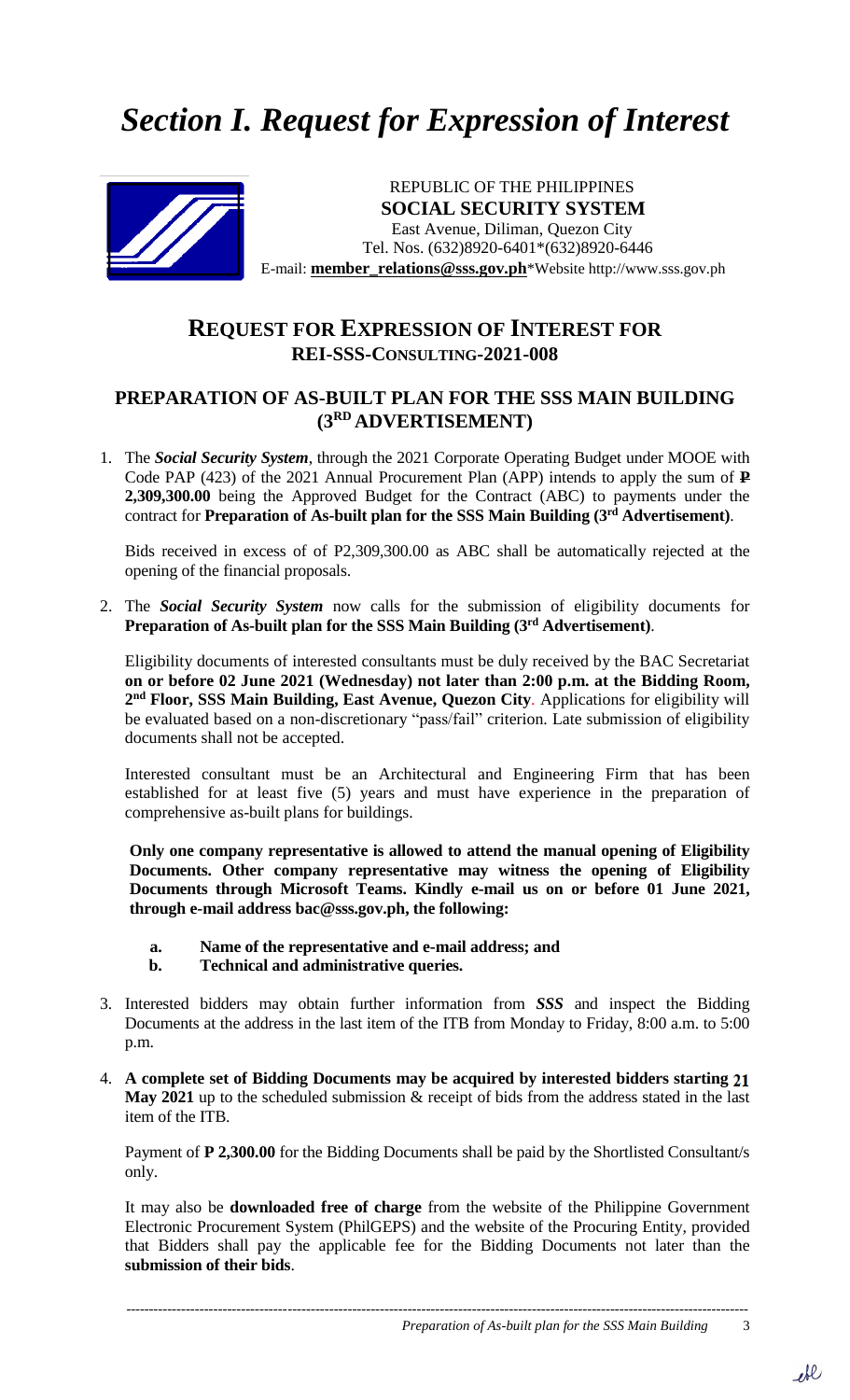5. The BAC shall draw up the short list of consultants from those who have submitted Expression of Interest, including the eligibility documents, and have been determined as eligible in accordance with the provisions of Republic Act 9184 (RA 9184), otherwise known as the "Government Procurement Reform Act", and its Implementing Rules and Regulations (IRR).

The **short list shall consist of five (5) prospective bidders** who will be entitled to submit bids. The criteria and rating system for short listing are:

| <b>CRITERIA</b>                                                                                                    | <b>MAXIMUM</b><br><b>POINTS</b> |
|--------------------------------------------------------------------------------------------------------------------|---------------------------------|
| A. Applicable work experience of the consultant                                                                    | 35 pts.                         |
| B. Qualification of personnel who may be assigned to the job<br>vis-à-vis extent and complexity of the undertaking | $40$ pts.                       |
| C. Current workload relative to capacity                                                                           | 25 pts                          |
| <b>TOTAL</b>                                                                                                       | $100$ pts.                      |
| The minimum score required to pass is 80 points.                                                                   |                                 |

6. Bidding will be conducted through open competitive bidding procedures using nondiscretionary "pass/fail" criterion as specified in the IRR of RA 9184.

Bidding is restricted to Filipino citizens/sole proprietorships, cooperatives, and partnerships or organizations with at least sixty percent (60%) interest or outstanding capital stock belonging to citizens of the Philippines.

- 7. The SSS shall evaluate bids using the Quality-Cost Based Evaluation (QCBE). The weights to be allocated for the Technical and Financial Proposals are indicated in Clause 25.1, Section III, Bid Data Sheet, Part II of the Bidding Documents. The criteria and rating system for the evaluation of bids as indicated in the Instructions to Bidders are provided in Clause 25.1 and 26.2, Section III, Bid Data Sheet, Part II of the Bidding Documents.
- 8. The contract shall be completed within sixty (60) calendar days broken down below, reckoning from the date of signing of Contract and issuance of Notice to Proceed (NTP) and excludes the period of evaluation/approval:

| Stages of Work                                             | Duration<br>(calendar days) |
|------------------------------------------------------------|-----------------------------|
| Data Gathering, Site Investigation and Site<br>Measurement | 30                          |
| Data Encoding and Preparation of As-Built Plans            | 30                          |
| Total                                                      | nı                          |

- 9. References to the dates and times shall be based on Philippine Standard time. Should any of the above dates fall on a holiday, the deadline shall be extended to the same time of the immediately succeeding business day in Quezon City.
- 10. The *SSS* reserves the right to reject any and all bids, declare a failure of bidding, or not award the contract at any time prior to contract award in accordance with Section 41 of RA 9184 and its IRR, without thereby incurring any liability to the affected bidder or bidders.
- 11. The *SSS* assumes no obligation to compensate or indemnify parties for any expense or loss that they may incur as a result of their participation in the procurement process, nor does SSS guarantee that an award will be made as a result of this invitation. Furthermore, the SSS reserves the right to waive any defects or formality in the responses to the eligibility requirements and to this invitation and reserves the right to accept the proposal most advantageous to the agency.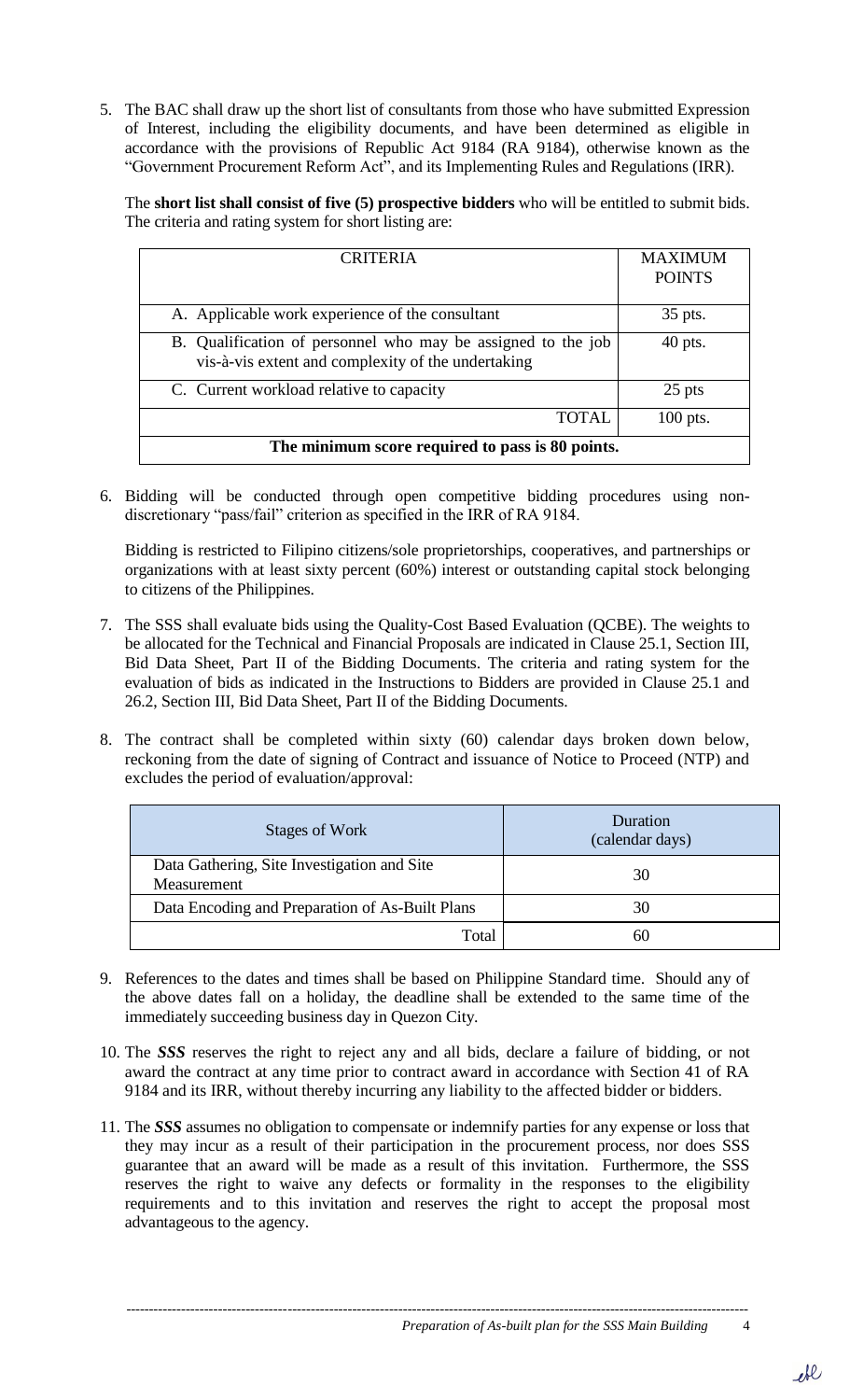12. For further information, please refer to:

**Bids & Awards Committee The Secretariat** 2<sup>nd</sup> Flr., SSS Main Bldg., East Ave., Diliman, Q.C. Tel No. (632) 8922-1070; 920-6401 local 5492 or 6382 Email – bac@sss.gov.ph

 **THE CHAIRPERSON BIDS & AWARDS COMMITTEE** In

ref.: rei-consulting-sss-2021-008- Preparation of As-built Plan for the Main Building

---------------------------------------------------------------------------------------------------------------------------------------

 $e$ bl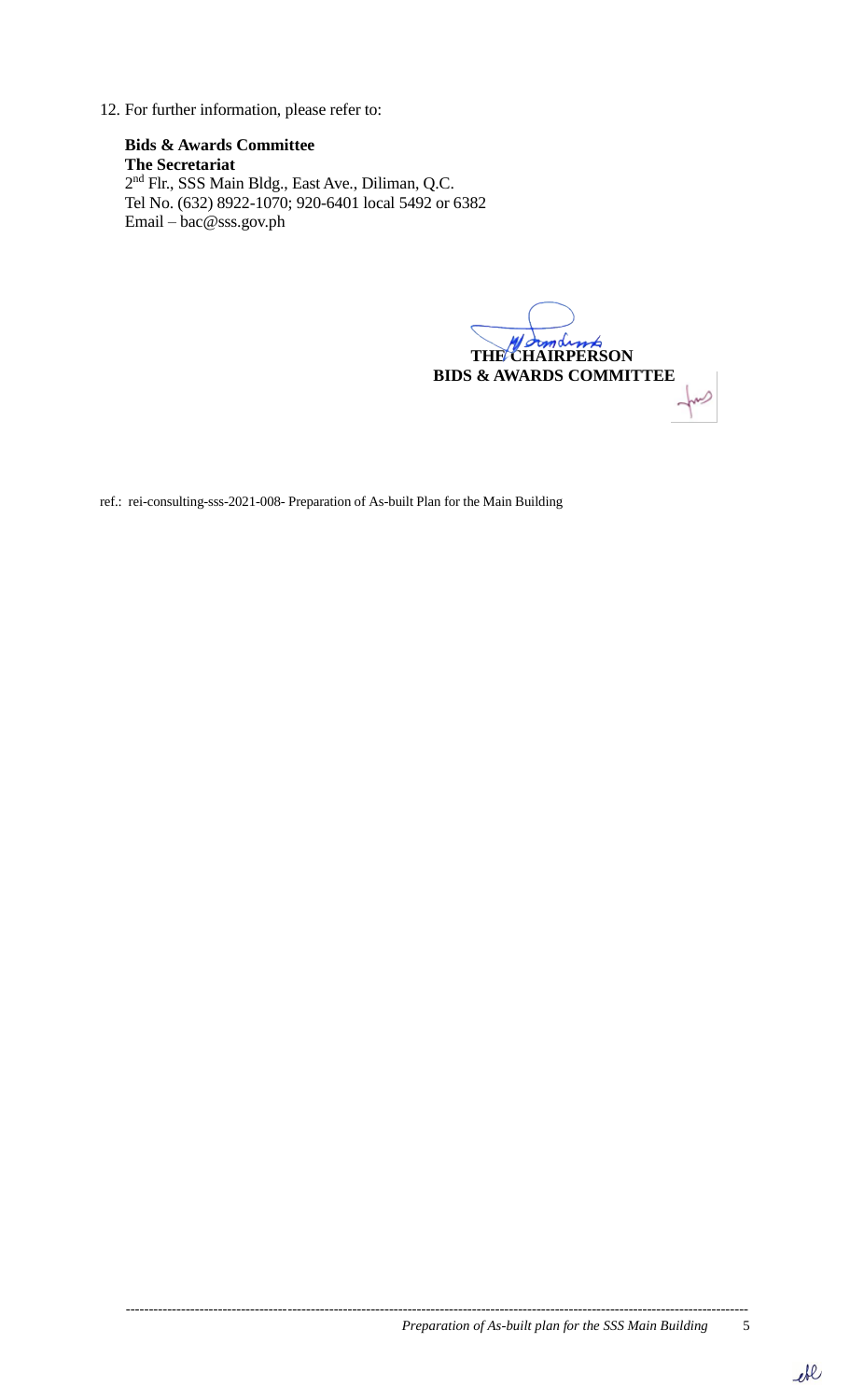## *Section II. Eligibility Documents*

#### **1. Eligibility Criteria**

- 1.1. The following persons/entities shall be allowed to participate in the bidding for Consulting Services:
	- (a) Duly licensed Filipino citizens/sole proprietorships;
	- (b) Partnerships duly organized under the laws of the Philippines and of which at least sixty percent (60%) of the interest belongs to citizens of the Philippines;
	- (c) Corporations duly organized under the laws of the Philippines and of which at least sixty percent (60%) of the outstanding capital stock belongs to citizens of the Philippines;
	- (d) Cooperatives duly organized under the laws of the Philippines; or
	- (e) Persons/entities forming themselves into a joint venture, *i.e.*, a group of two (2) or more persons/entities that intend to be jointly and severally responsible or liable for a particular contract: Provided, however, That Filipino ownership or interest thereof shall be at least sixty percent (60%). For this purpose, Filipino ownership or interest shall be based on the contributions of each of the members of the joint venture as specified in their JVA.
- 1.2. When the types and fields of Consulting Services involve the practice of professions regulated by law, those who will actually perform the services shall be Filipino citizens and registered professionals authorized by the appropriate regulatory body to practice those professions and allied professions specified in the **EDS**.
- 1.3. If the Request for Expression of Interest allows participation of foreign consultants, prospective foreign bidders may be eligible subject to the conditions stated in the **EDS**.
- 1.4. Government owned or –controlled corporations (GOCCs) may be eligible to participate only if they can establish that they (a) are legally and financially autonomous, (b) operate under commercial law, and (c) are not attached agencies of the Procuring Entity.

#### **2. Eligibility Requirements**

2.1. The following eligibility requirements, together with the Eligibility Documents Submission Form, shall be submitted on or before the date of the eligibility check specified in the Request for Expression of Interest and Clause 5 for purposes of determining eligibility of prospective bidders:

---------------------------------------------------------------------------------------------------------------------------------------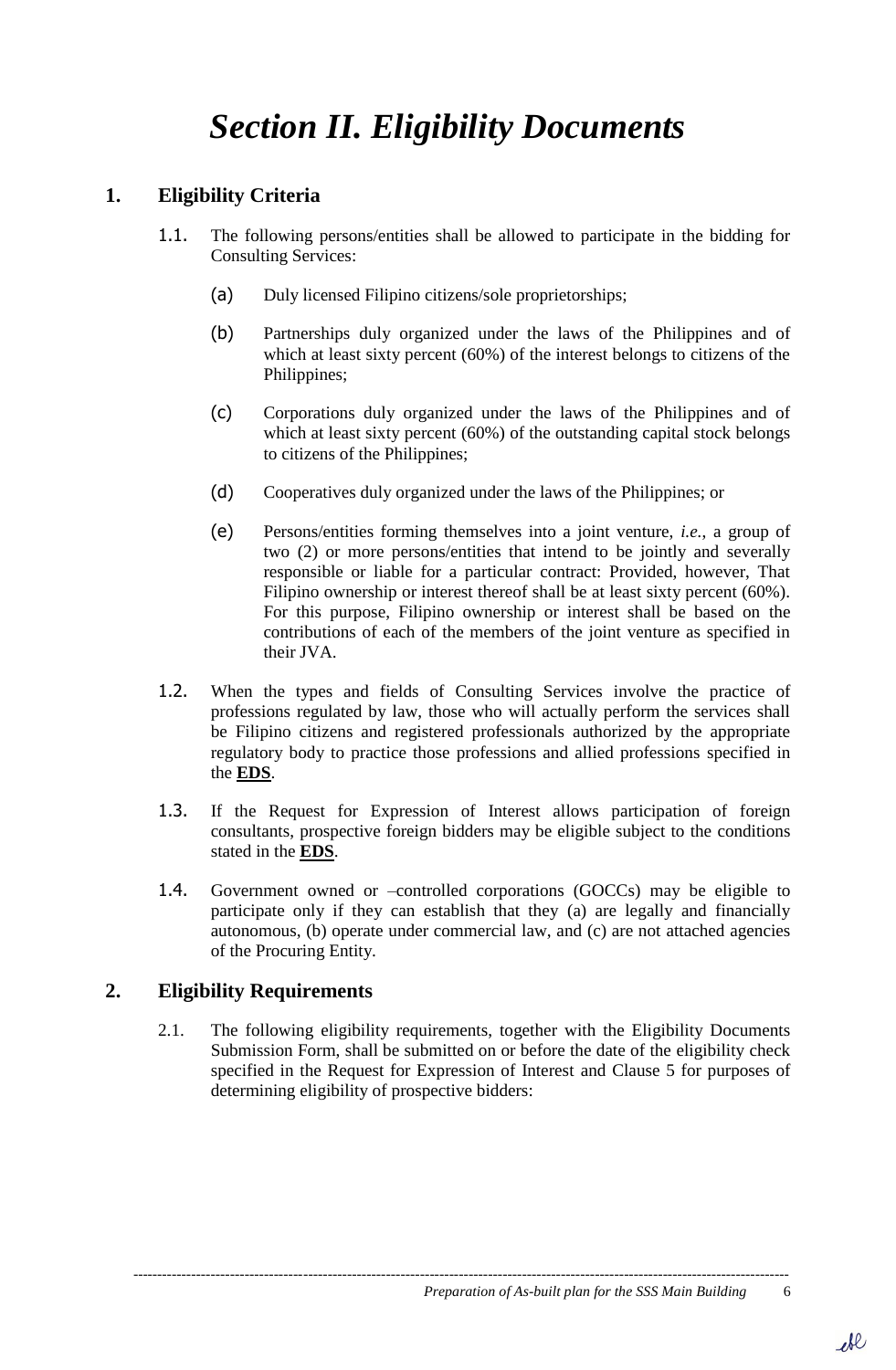a) Class "A" Documents –

#### *Legal Documents*

(i) PhilGEPS Certificate of Registration and Membership in accordance with Section 8.5.2 of the IRR. For procurement to be performed overseas, it shall be subject to the Guidelines to be issued by the GPPB.

#### *Technical Documents*

- (ii) Statement of the prospective bidder of all its ongoing and completed government and private contracts, including contracts awarded but not yet started, if any, whether similar or not similar in nature and complexity to the contract to be bid, within the relevant period provided in the **EDS**. The statement shall include, for each contract, the following:
	- (ii.1) the name and location of the contract;
	- (ii.2) date of award of the contract;
	- (ii.3) type and brief description of consulting services;
	- (ii.4) consultant's role (whether main consultant, subconsultant, or partner in a JV)
	- (ii.5) amount of contract;
	- (ii.6) contract duration; and
	- (ii.7) certificate of satisfactory completion or equivalent document specified in the **EDS** issued by the client, in the case of a completed contract;
- (iii) Statement of the consultant specifying its nationality and confirming that those who will actually perform the service are registered professionals authorized by the appropriate regulatory body to practice those professions and allied professions in accordance with Clause 1.2, including their respective curriculum vitae.
- b) Class "B" Document –

If applicable, the Joint Venture Agreement (JVA) in case the joint venture is already in existence, or duly notarized statements from all the potential joint venture partners in accordance with Section 24.1(b) of the IRR of RA 9184.

2.2. The eligibility requirements or statements, the bids, and all other documents to be submitted to the BAC must be in English. If the eligibility requirements or statements, the bids, and all other documents submitted to the BAC are in foreign language other than English, it must be accompanied by a translation of the documents in English. The documents shall be translated by the relevant foreign government agency, the foreign government agency authorized to translate documents, or a registered translator in the foreign bidder's country; and shall be authenticated by the appropriate Philippine foreign service establishment/post or the equivalent office having jurisdiction over the foreign bidder's affairs in the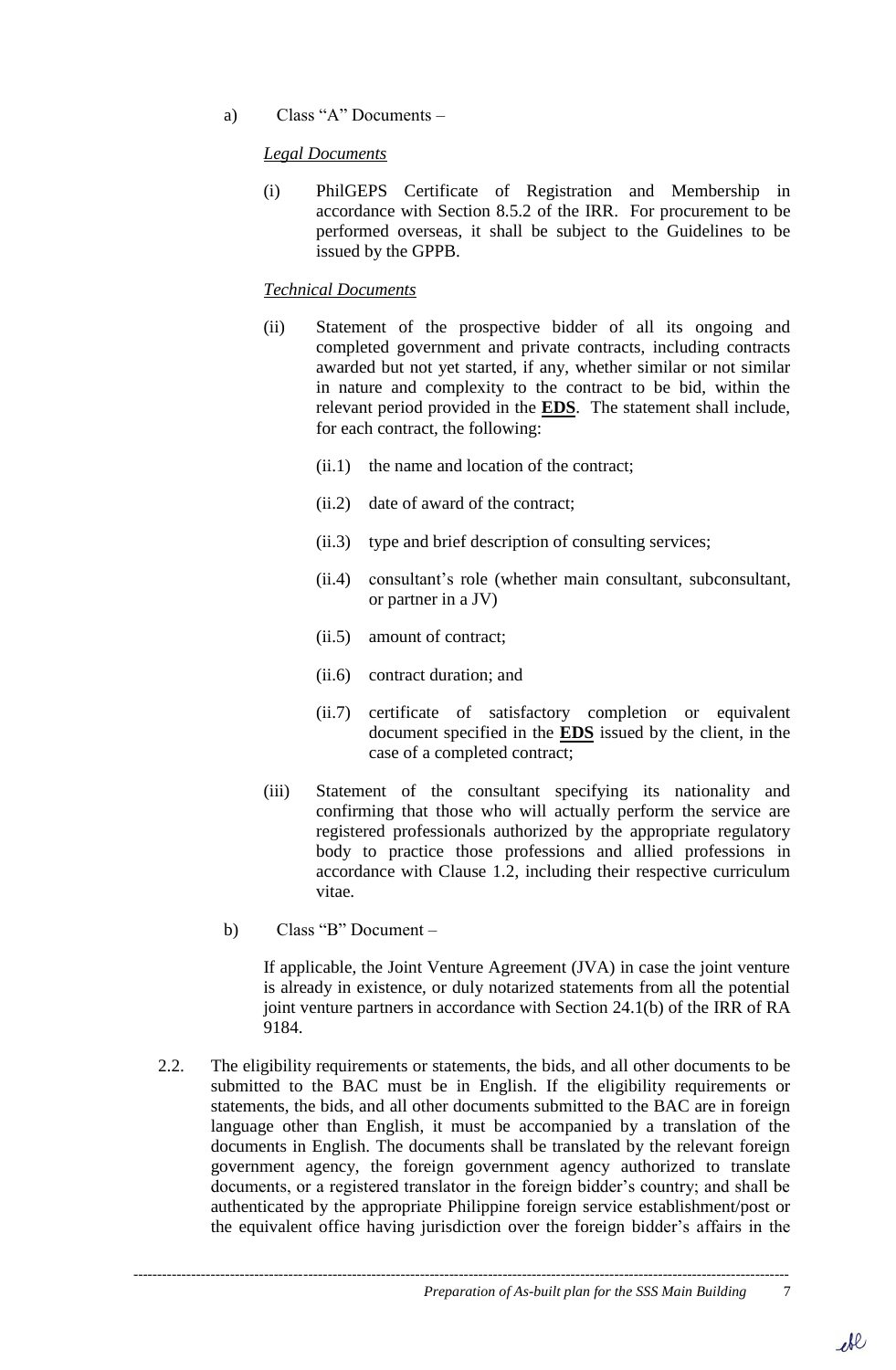Philippines. The English translation shall govern, for purposes of interpretation of the bid.

2.3. Prospective bidders may obtain a full range of expertise by associating with individual consultant(s) and/or other consultants or entities through a JV or subcontracting arrangements, as appropriate. However, subconsultants may only participate in the bid of one short listed consultant. Foreign Consultants shall seek the participation of Filipino Consultants by entering into a JV with, or subcontracting part of the project to, Filipino Consultants.

#### **3. Format and Signing of Eligibility Documents**

- 3.1. Prospective bidders shall submit their eligibility documents through their duly authorized representative on or before the deadline specified in Clause 5.
- 3.2. Prospective bidders shall prepare an original and copies of the eligibility documents. In the event of any discrepancy between the original and the copies, the original shall prevail.
- 3.3. The Eligibility Documents Submission Form shall be signed by the duly authorized representative/s of the Bidder. Failure to do so shall be a ground for the rejection of the eligibility documents.
- 3.4. Any interlineations, erasures, or overwriting shall be valid only if they are signed or initialed by the duly authorized representative/s of the prospective bidder.

#### **4. Sealing and Marking of Eligibility Documents**

- 4.1. Prospective bidders shall enclose their original eligibility documents described in Clause 2.1, in a sealed envelope marked "ORIGINAL – ELIGIBILITY DOCUMENTS". Each copy thereof shall be similarly sealed duly marking the envelopes as "COPY NO. - ELIGIBILITY DOCUMENTS". These envelopes containing the original and the copies shall then be enclosed in one single envelope.
- 4.2. The original and the number of copies of the eligibility documents as indicated in the **EDS** shall be typed or written in ink and shall be signed by the prospective bidder or its duly authorized representative/s.
- 4.3. All envelopes shall:
	- (a) contain the name of the contract to be bid in capital letters;
	- (b) bear the name and address of the prospective bidder in capital letters;
	- (c) be addressed to the Procuring Entity's BAC specified in the **EDS**;
	- (d) bear the specific identification of this Project indicated in the **EDS**; and
	- (e) bear a warning "DO NOT OPEN BEFORE…" the date and time for the opening of eligibility documents, in accordance with Clause 5.
- 4.4 Eligibility documents that are not properly sealed and marked, as required in the bidding documents, shall not be rejected, but the bidder or its duly authorized representative shall acknowledge such condition of the documents as submitted. The BAC shall assume no responsibility for the misplacement of the contents of the improperly sealed or marked eligibility documents, or for its premature opening.

---------------------------------------------------------------------------------------------------------------------------------------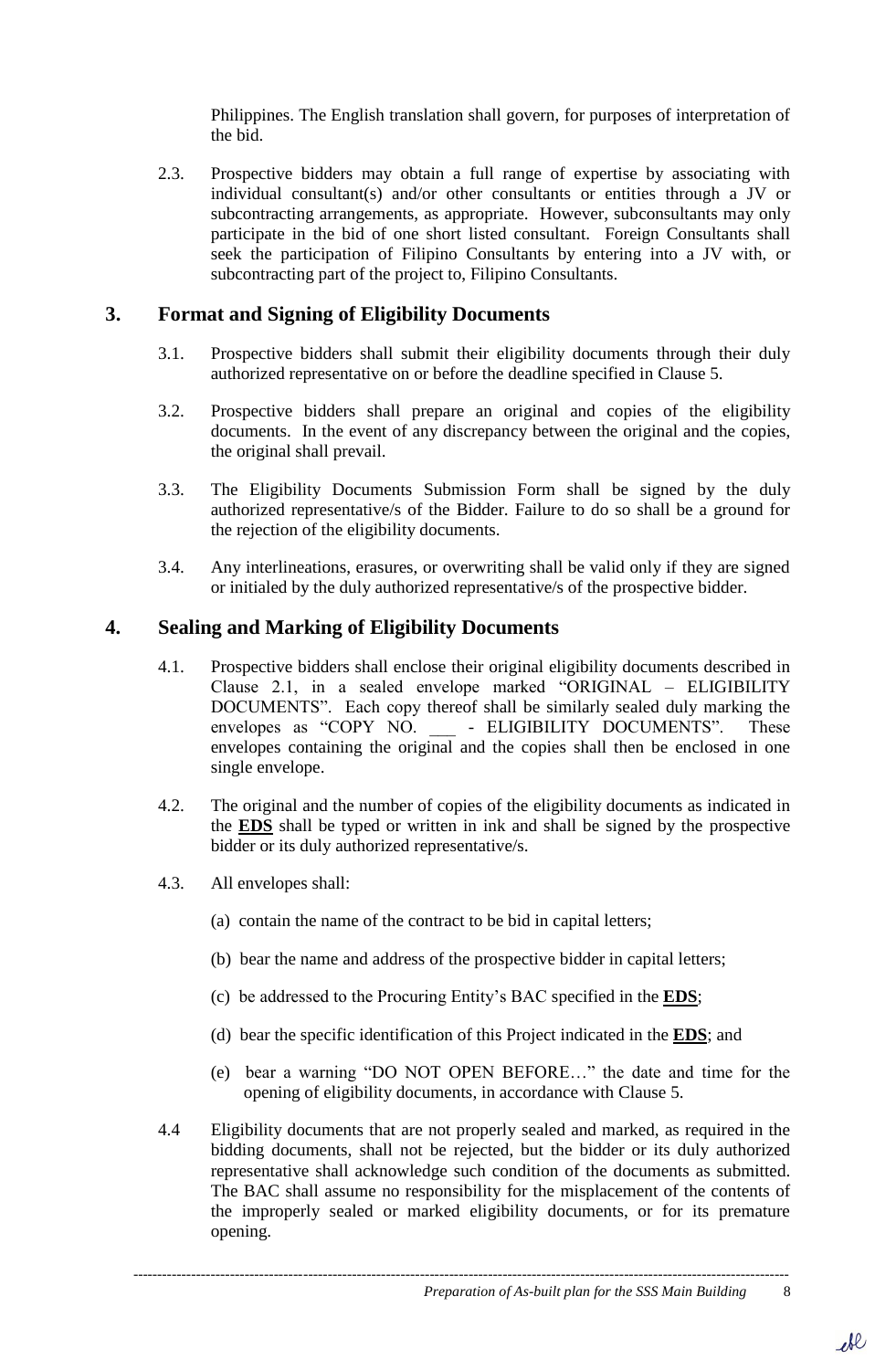#### **5. Deadline for Submission of Eligibility Documents**

Eligibility documents must be received by the Procuring Entity's BAC at the address and on or before the date and time indicated in the Request for Expression of Interest and the **EDS**. In case the deadline for submission of bids fall on a non-working day duly declared by the president, governor or mayor or other government official authorized to make such declaration, the deadline shall be the next working day.

#### **6. Late Submission of Eligibility Documents**

Any eligibility documents submitted after the deadline for submission and receipt prescribed in Clause 5 shall be declared "Late" and shall not be accepted by the Procuring Entity. The BAC shall record in the minutes of submission and opening of eligibility documents, the Bidder's name, its representative and the time the eligibility documents were submitted late.

#### **7. Modification and Withdrawal of Eligibility Documents**

- 7.1. The prospective bidder may modify its eligibility documents after it has been submitted; provided that the modification is received by the Procuring Entity prior to the deadline specified in Clause 5. The prospective bidder shall not be allowed to retrieve its original eligibility documents, but shall be allowed to submit another set equally sealed, properly identified, linked to its original bid marked as "ELIGIBILITY MODIFICATION" and stamped "received" by the BAC. Modifications received after the applicable deadline shall not be considered and shall be returned to the prospective bidder unopened.
- 7.2. A prospective bidder may, through a letter of withdrawal, withdraw its eligibility documents after it has been submitted, for valid and justifiable reason; provided that the letter of withdrawal is received by the Procuring Entity prior to the deadline prescribed for submission and receipt of eligibility documents.
- 7.3. Eligibility documents requested to be withdrawn in accordance with this Clause shall be returned unopened to the prospective bidder concerned. A prospective bidder that withdraws its eligibility documents shall not be permitted to submit another set, directly or indirectly, for the same project. A prospective bidder that acquired the eligibility documents may also express its intention not to participate in the bidding through a letter which should reach and be stamped by the BAC before the deadline for submission and receipt of eligibility documents.

#### **8. Opening and Preliminary Examination of Eligibility Documents**

8.1. The BAC will open the envelopes containing the eligibility documents in the presence of the prospective bidders' representatives who choose to attend, at the time, on the date, and at the place specified in the **EDS**. The prospective bidders' representatives who are present shall sign a register evidencing their attendance.

In case the submitted eligibility envelopes cannot be opened as scheduled due to justifiable reasons, the BAC shall take custody of the said envelopes and reschedule the opening on the next working day or at the soonest possible time through the issuance of a Notice of Postponement to be posted in the PhilGEPS website and the website of the Procuring Entity concerned.

8.2. Letters of withdrawal shall be read out and recorded during the opening of eligibility documents and the envelope containing the corresponding withdrawn eligibility documents shall be returned unopened to the withdrawing prospective bidder.

---------------------------------------------------------------------------------------------------------------------------------------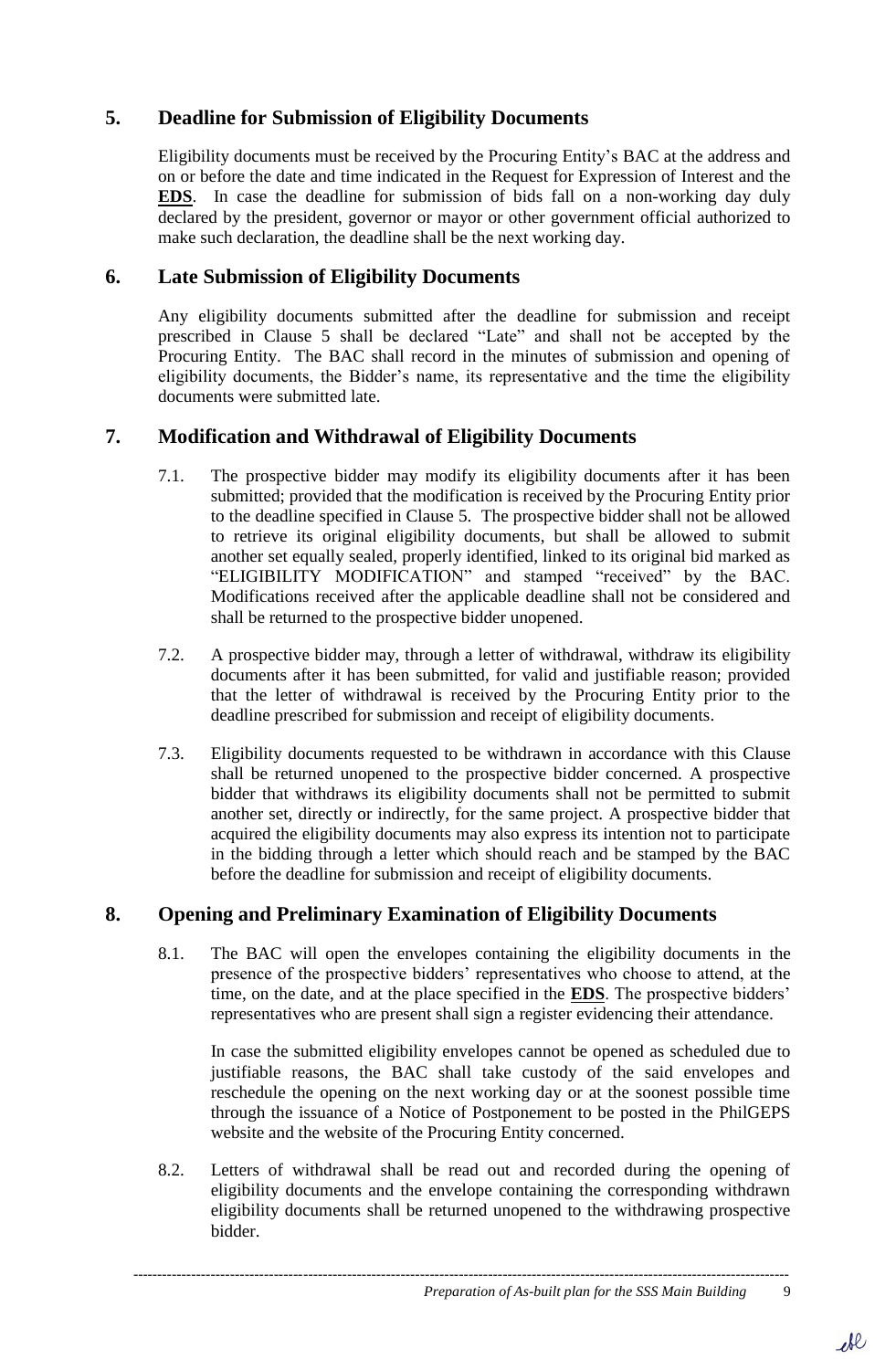- 8.3. The eligibility documents envelopes and modifications, if any, shall be opened one at a time, and the following read out and recorded:
	- (a) the name of the prospective bidder;
	- (b) whether there is a modification or substitution; and
	- (c) the presence or absence of each document comprising the eligibility documents vis-à-vis a checklist of the required documents.
- 8.4. The eligibility of each prospective bidder shall be determined by examining each bidder's eligibility requirements or statements against a checklist of requirements, using non-discretionary "pass/fail" criterion, as stated in the Request for Expression of Interest, and shall be determined as either "eligible" or "ineligible." If a prospective bidder submits the specific eligibility document required, he shall be rated "passed" for that particular requirement. In this regard, failure to submit a requirement, or an incomplete or patently insufficient submission, shall be considered "failed" for the particular eligibility requirement concerned. If a prospective bidder is rated "passed" for all the eligibility requirements, he shall be considered eligible to participate in the bidding, and the BAC shall mark the set of eligibility documents of the prospective bidder concerned as "eligible." If a prospective bidder is rated "failed" in any of the eligibility requirements, he shall be considered ineligible to participate in the bidding, and the BAC shall mark the set of eligibility documents of the prospective bidder concerned as "ineligible." In either case, the BAC chairperson or his duly designated authority shall countersign the markings.

#### **9. Short Listing of Consultants**

- 9.1. Only prospective bidders whose submitted contracts are similar in nature and complexity to the contract to be bid as provided in the **EDS** shall be considered for short listing.
- 9.2. The BAC shall draw up the short list of prospective bidders from those declared eligible using the detailed set of criteria and rating system to be used specified in the **EDS**.
- 9.3. Short listed consultants shall be invited to participate in the bidding for this project through a Notice of Eligibility and Short Listing issued by the BAC.

#### **10. Protest Mechanism**

Decision of the Procuring Entity at any stage of the procurement process may be questioned in accordance with Section 55 of the IRR of RA 9184.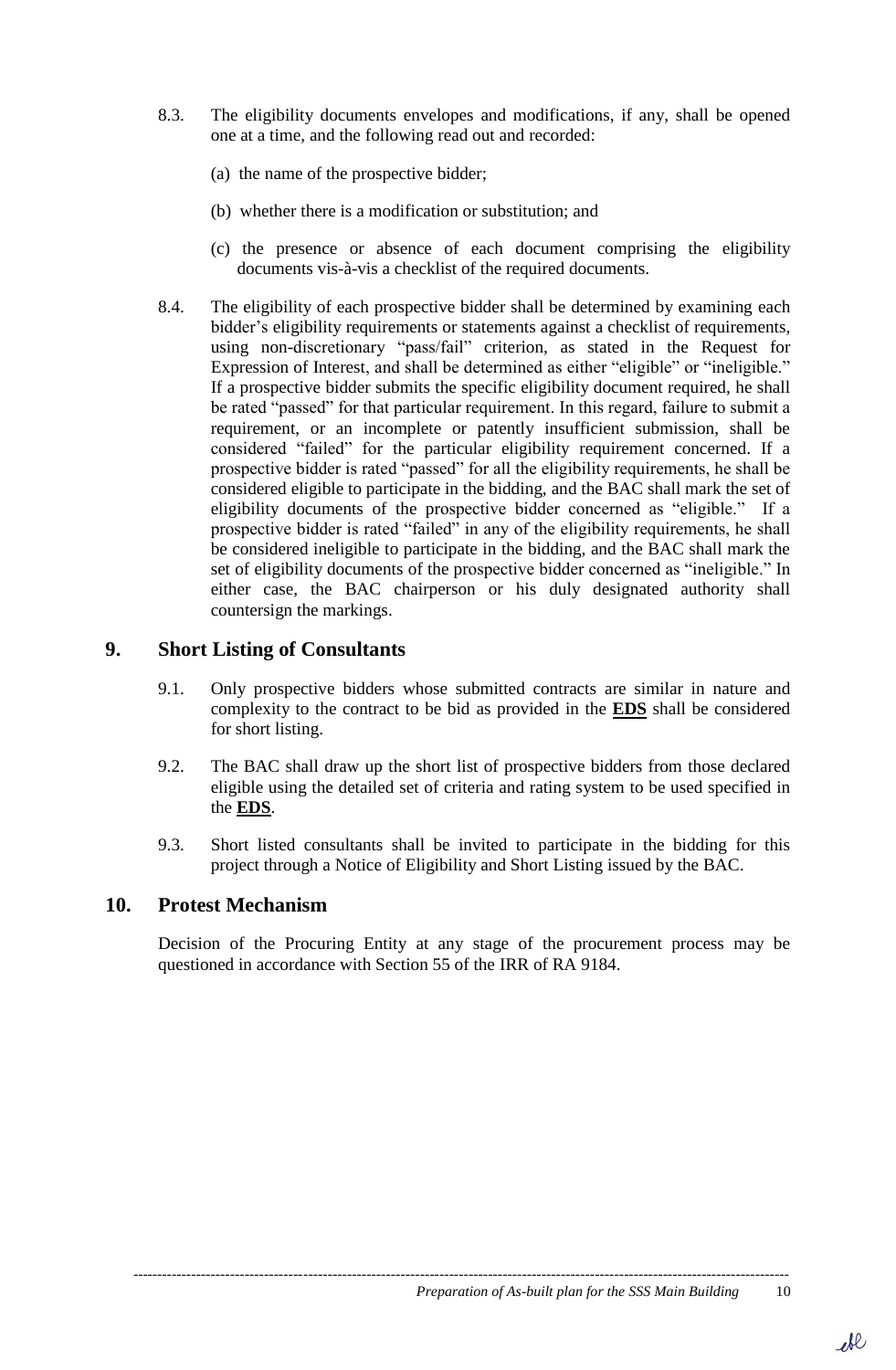## *Section III. Eligibility Data Sheet*

| <b>Eligibility</b><br><b>Documents</b> |                                                                                                                                                                                                                            |                                                                                              |                                                                                                                                                                                                                                                                                                                                                                                                                                      |    |                                                    |  |  |
|----------------------------------------|----------------------------------------------------------------------------------------------------------------------------------------------------------------------------------------------------------------------------|----------------------------------------------------------------------------------------------|--------------------------------------------------------------------------------------------------------------------------------------------------------------------------------------------------------------------------------------------------------------------------------------------------------------------------------------------------------------------------------------------------------------------------------------|----|----------------------------------------------------|--|--|
| 1.2                                    | The Consultant shall render consulting services under the category of<br>Feasibility Studies and Design (with support services).                                                                                           |                                                                                              |                                                                                                                                                                                                                                                                                                                                                                                                                                      |    |                                                    |  |  |
|                                        | All key personnel/staff of the Consultant must be Professional Regulation<br>Commission (PRC)-registered professionals:                                                                                                    |                                                                                              |                                                                                                                                                                                                                                                                                                                                                                                                                                      |    |                                                    |  |  |
|                                        | 1.                                                                                                                                                                                                                         | Project Manager                                                                              |                                                                                                                                                                                                                                                                                                                                                                                                                                      | 5. | <b>Sanitary Engineer</b>                           |  |  |
|                                        | 2.                                                                                                                                                                                                                         | Architect                                                                                    |                                                                                                                                                                                                                                                                                                                                                                                                                                      | 6. | Mechanical Engineer                                |  |  |
|                                        | 3.                                                                                                                                                                                                                         |                                                                                              | <b>Structural Engineer</b>                                                                                                                                                                                                                                                                                                                                                                                                           | 7. | Electronics & Comm. Engineer                       |  |  |
|                                        | 4.                                                                                                                                                                                                                         |                                                                                              | <b>Electrical Engineer</b>                                                                                                                                                                                                                                                                                                                                                                                                           | 8. | Geodetic Engineer                                  |  |  |
| 1.3                                    |                                                                                                                                                                                                                            |                                                                                              | No further instructions.                                                                                                                                                                                                                                                                                                                                                                                                             |    |                                                    |  |  |
| $\overline{2}$                         |                                                                                                                                                                                                                            |                                                                                              | <b>Eligibility Requirements:</b>                                                                                                                                                                                                                                                                                                                                                                                                     |    |                                                    |  |  |
|                                        |                                                                                                                                                                                                                            | <b>Legal Documents</b>                                                                       |                                                                                                                                                                                                                                                                                                                                                                                                                                      |    |                                                    |  |  |
|                                        | (i)<br>PhilGEPS Certificate of Registration and Membership in<br>accordance with Section 8.5.2 of the IRR. For procurement to be<br>performed overseas, it shall be subject to the Guidelines to be<br>issued by the GPPB. |                                                                                              |                                                                                                                                                                                                                                                                                                                                                                                                                                      |    |                                                    |  |  |
|                                        |                                                                                                                                                                                                                            |                                                                                              | <b>Technical Documents</b>                                                                                                                                                                                                                                                                                                                                                                                                           |    |                                                    |  |  |
|                                        | (ii)                                                                                                                                                                                                                       |                                                                                              | Statement of the prospective bidder of all its ongoing and<br>completed government and private contracts, including contracts<br>awarded but not yet started, if any, whether similar or not similar<br>in nature and complexity to the contract to be bid, within five years<br>prior to the deadline for the submission and receipt of eligibility<br>documents. The statement shall include, for each contract, the<br>following: |    |                                                    |  |  |
|                                        |                                                                                                                                                                                                                            | (ii.1)                                                                                       | the name and location of the contract;                                                                                                                                                                                                                                                                                                                                                                                               |    |                                                    |  |  |
|                                        |                                                                                                                                                                                                                            | (ii.2)                                                                                       | date of award of the contract;                                                                                                                                                                                                                                                                                                                                                                                                       |    |                                                    |  |  |
|                                        |                                                                                                                                                                                                                            | (ii.3)                                                                                       |                                                                                                                                                                                                                                                                                                                                                                                                                                      |    | type and brief description of consulting services; |  |  |
|                                        |                                                                                                                                                                                                                            | consultant's role (whether main consultant, sub-consultant,<br>(ii.4)<br>or partner in a JV) |                                                                                                                                                                                                                                                                                                                                                                                                                                      |    |                                                    |  |  |
|                                        |                                                                                                                                                                                                                            | (ii.5)                                                                                       | amount of contract;                                                                                                                                                                                                                                                                                                                                                                                                                  |    |                                                    |  |  |
|                                        | contract duration; and<br>(ii.6)                                                                                                                                                                                           |                                                                                              |                                                                                                                                                                                                                                                                                                                                                                                                                                      |    |                                                    |  |  |
|                                        | certificate of satisfactory completion or equivalent<br>(ii.7)<br>document specified in the <b>EDS</b> issued by the client, in the<br>case of a completed contract;                                                       |                                                                                              |                                                                                                                                                                                                                                                                                                                                                                                                                                      |    |                                                    |  |  |
|                                        | (iii)                                                                                                                                                                                                                      | vitae.                                                                                       | Statement of the consultant specifying its nationality and<br>confirming that those who will actually perform the service are<br>registered professionals authorized by the appropriate regulatory<br>body to practice those professions and allied professions in<br>accordance with Clause 1.2, including their respective curriculum                                                                                              |    |                                                    |  |  |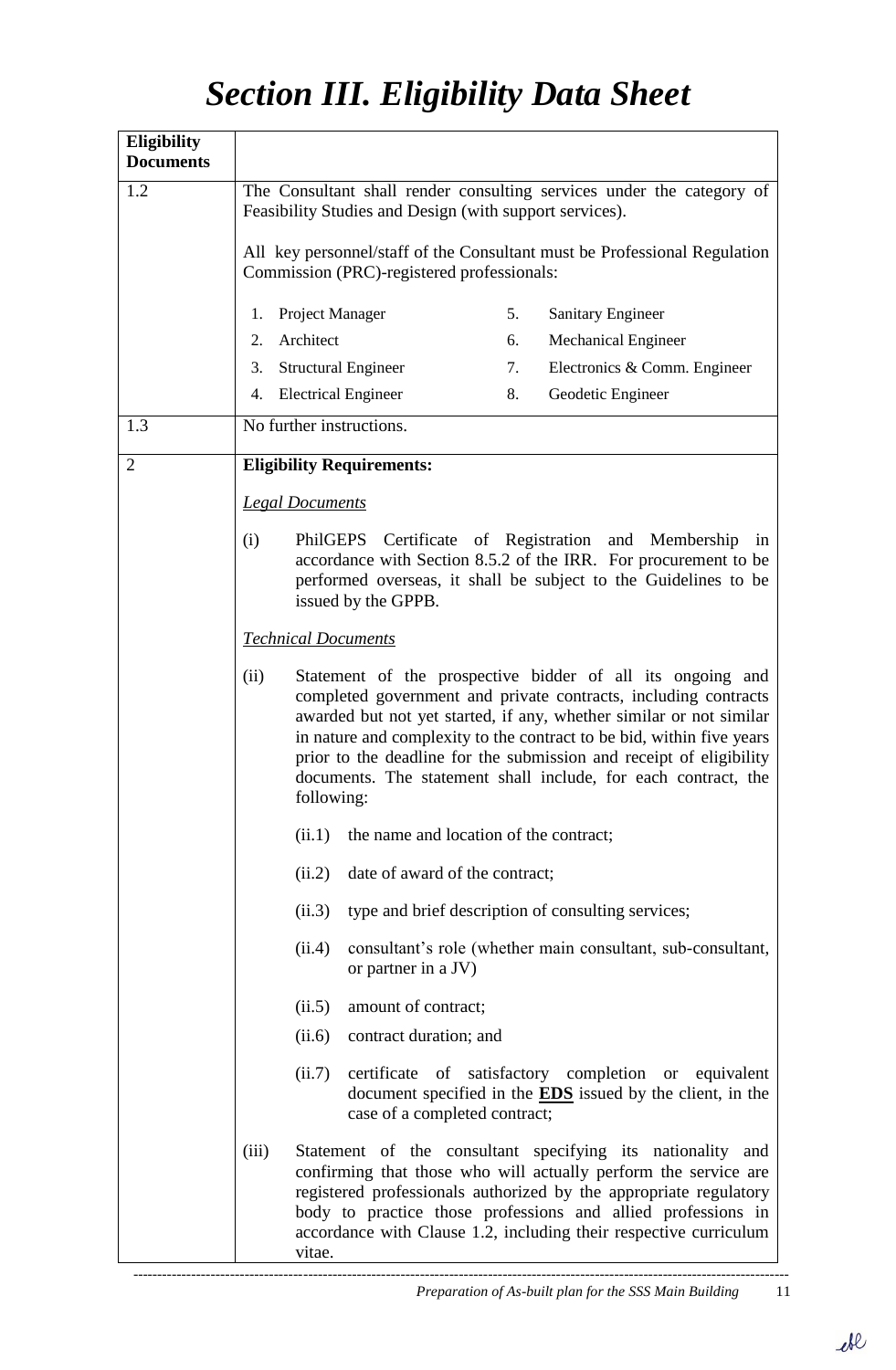|              | Aside from the required key personnel who will be assigned to<br>the project, the Consultant is also required to enumerate all<br>technical personnel/professionals that are employed by the<br>Consultant, either as a regular employee or on a per-project<br>basis, including their respective Curriculum Vitae. |  |  |  |  |  |  |
|--------------|---------------------------------------------------------------------------------------------------------------------------------------------------------------------------------------------------------------------------------------------------------------------------------------------------------------------|--|--|--|--|--|--|
|              | If applicable, the Joint Venture Agreement (JVA) in case the joint<br>(iv)<br>venture is already in existence, or duly notarized statements from<br>all the potential joint venture partners in accordance with Section<br>24.1(b) of the IRR of RA 9184.                                                           |  |  |  |  |  |  |
|              | Eligibility Document Submission Form (form Supplied)<br>(v)                                                                                                                                                                                                                                                         |  |  |  |  |  |  |
| 2.1(a)(ii)   | The statement of all ongoing and completed government and private<br>contracts shall include all such contracts within five (5) years prior to the<br>deadline for the submission and receipt of eligibility documents.                                                                                             |  |  |  |  |  |  |
| 2.1(a)(ii.7) | Certificate of Completion issued by the client certifying acceptance of the<br>project and explicitly stating therein at least a satisfactory performance by<br>the consultant, including pertinent details of the project i.e. project title,<br>project description/type, location of the project, etc.           |  |  |  |  |  |  |
| 4.2          | Each Bidder shall submit five (3) sets.<br>1. One (1) Envelope marked ORIGINAL; and<br>2. Two (2) Envelopes marked COPY NO. ____.                                                                                                                                                                                   |  |  |  |  |  |  |
| 4.3(c)       | SOCIAL SECURITY SYSTEM<br><b>BIDS AND AWARDS COMMITTEE</b><br>Bidding Room, 2nd Floor, SSS Main Building<br>East Avenue, Diliman, Quezon City                                                                                                                                                                       |  |  |  |  |  |  |
| $4.3$ (d)    | Preparation of As-Built Plan for the SSS Main Building                                                                                                                                                                                                                                                              |  |  |  |  |  |  |
| 5            | The address for submission of eligibility documents is at:<br><b>BIDS AND AWARDS COMMITTEE</b><br>Bidding Room, 2 <sup>nd</sup> Floor, SSS Main Building<br>East Avenue, Diliman, Quezon City                                                                                                                       |  |  |  |  |  |  |
|              | The deadline for submission of eligibility documents is indicated in<br>the Advertisement.                                                                                                                                                                                                                          |  |  |  |  |  |  |
| 8.1          | The place of opening of eligibility documents is at:                                                                                                                                                                                                                                                                |  |  |  |  |  |  |
|              | <b>BIDS AND AWARDS COMMITTEE</b><br>Bidding Room, 2 <sup>nd</sup> Floor, SSS Main Building<br>East Avenue, Diliman, Quezon City                                                                                                                                                                                     |  |  |  |  |  |  |
|              | The date and time of opening of eligibility documents is indicated in the<br>Advertisement.                                                                                                                                                                                                                         |  |  |  |  |  |  |
| 9.1          | Similar contracts shall refer to completed projects involving preparation of<br>comprehensive as-built plans for multilevel buildings.                                                                                                                                                                              |  |  |  |  |  |  |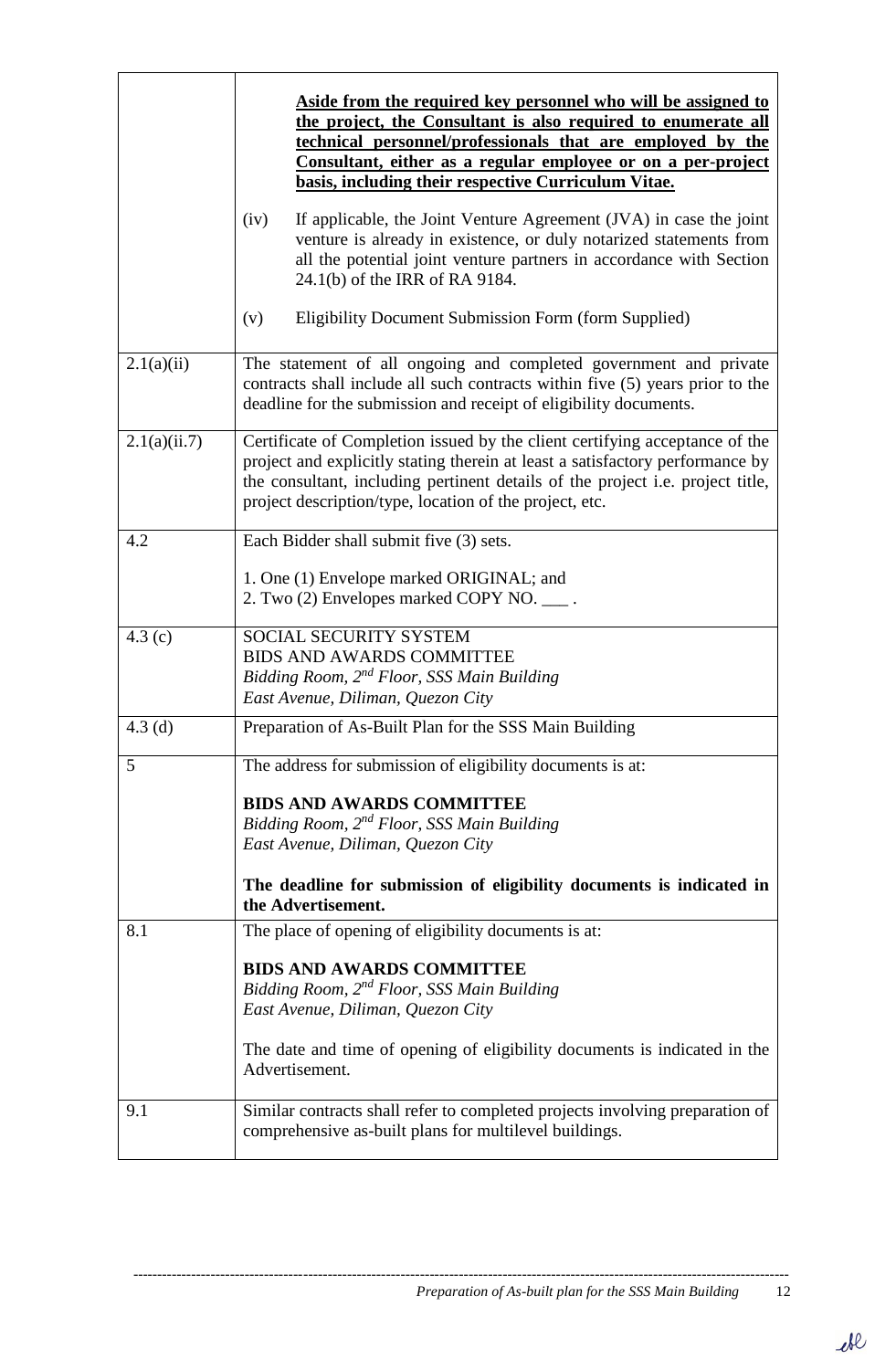| 9.2 | The following criteria and rating system shall be used for the short listing<br>of consultants:                                          |
|-----|------------------------------------------------------------------------------------------------------------------------------------------|
|     | 35<br>a.                                                                                                                                 |
|     | Qualification of personnel who may be assigned to the<br>b.<br>job vis-a-vis extent and complexity of the undertaking ------------<br>40 |
|     | $\mathbf{c}$ .<br>Current workload relative to capacity ------------<br><u>25</u>                                                        |
|     | $\text{TOTAL}$ = 100 points                                                                                                              |
|     | The minimum score required to pass is $80$ points.                                                                                       |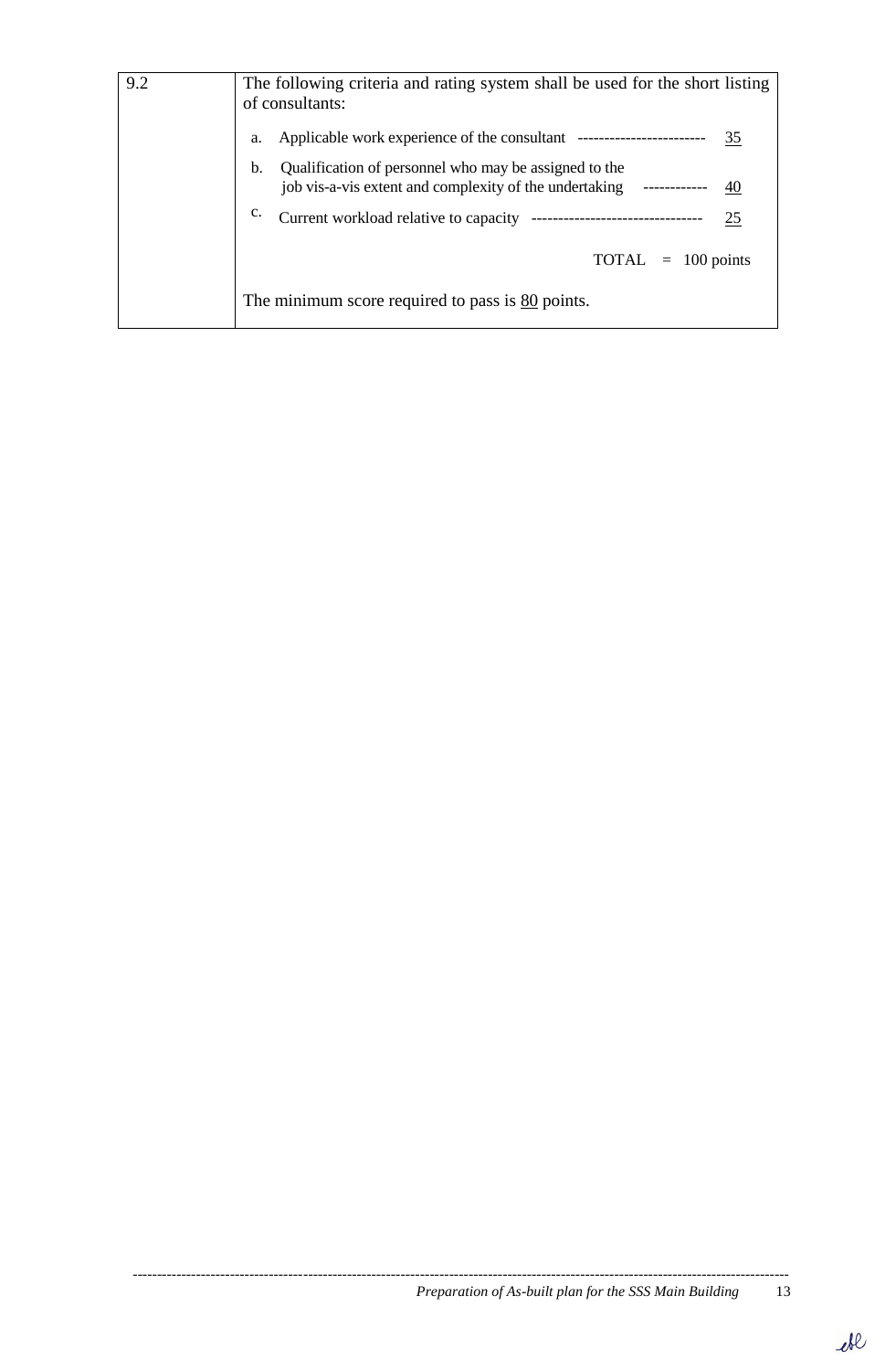#### *[Date]*

*[Name and address of the Procuring Entity]*

Ladies/Gentlemen:

In connection with your Request for Expression of Interest dated *[insert date]* for *[Title of Project]*, *[Name of Consultant]* hereby expresses interest in participating in the eligibility and short listing for said Project and submits the attached eligibility documents in compliance with the Eligibility Documents therefor.

In line with this submission, we certify that:

- a) *[Name of Consultant*] is not blacklisted or barred from bidding by the GoP or any of its agencies, offices, corporations, LGUs, or autonomous regional government, including foreign government/foreign or international financing institution; and
- b) Each of the documents submitted herewith is an authentic copy of the original, complete, and all statements and information provided therein are true and correct.

We acknowledge and accept the Procuring Entity's right to inspect and audit all records relating to our submission irrespective of whether we are declared eligible and short listed or not.

We further acknowledge that failure to sign this Eligibility Document Submission Form shall be a ground for our disqualification.

Yours sincerely,

Signature Name and Title of Authorized Signatory Name of Consultant Address

---------------------------------------------------------------------------------------------------------------------------------------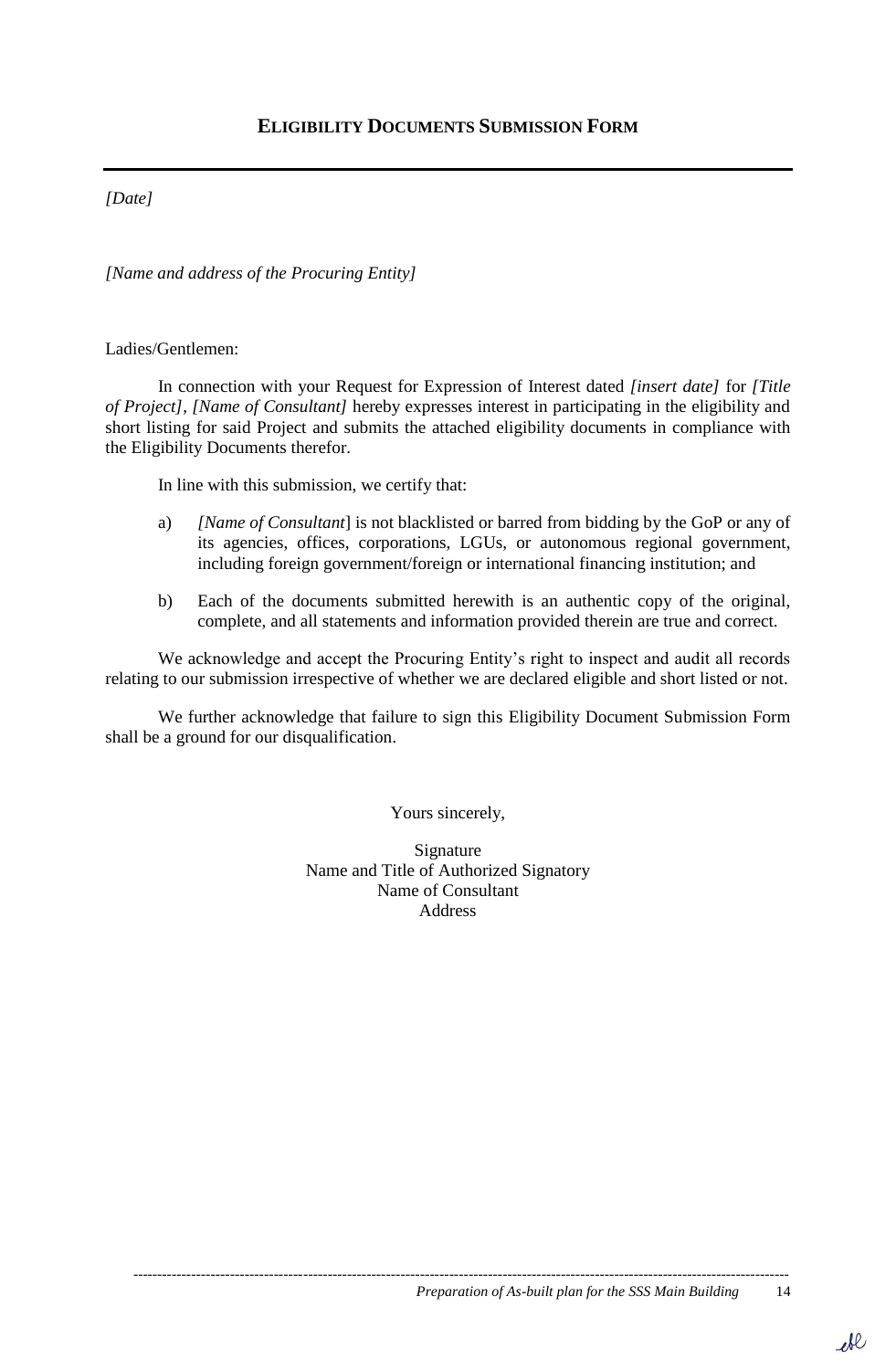#### **STATEMENT OF ON-GOING GOVERNMENT AND PRIVATE CONTRACTS WITH ATTACHED SUPPORTING DOCUMENTS (i.e. CONTRACTS)**

| NAME $&$<br><b>LOCATION</b><br>OF<br><b>CONTRACT</b> | DATE OF<br>AWARD OF<br><b>THE</b><br><b>CONTRACT</b> | <b>CONTRACT</b><br><b>DURATION</b> | <b>AMOUNT OF</b><br><b>CONTRACT</b> | <b>TYPE AND BRIEF</b><br><b>DESCRIPTION OF</b><br>THE CONSULTING<br><b>SERVICES</b> | <b>CONSULTANT'S</b><br>ROLE (whether<br>main consultant,<br>subcontractor, or<br>partner in JV) with<br><b>CONTACT</b><br>PERSON AND<br><b>CONTAC</b><br><b>NUMBER</b> |
|------------------------------------------------------|------------------------------------------------------|------------------------------------|-------------------------------------|-------------------------------------------------------------------------------------|------------------------------------------------------------------------------------------------------------------------------------------------------------------------|
|                                                      |                                                      |                                    |                                     |                                                                                     |                                                                                                                                                                        |

#### **STATEMENT OF COMPLETED GOVERNMENT AND PRIVATE CONTRACTS WITH ATTACHED SUPPORTING DOCUMENTS (i.e. CONTRACTS AND PROOF OF ACCEPTANCE)**

| NAME &<br><b>LOCATION OF</b><br><b>CONTRACT</b> | DATE OF<br><b>AWARD OF</b><br><b>THE</b><br><b>CONTRACT</b> | <b>CONTRACT</b><br><b>DURATION</b> | <b>AMOUNT OF</b><br><b>CONTRACT</b> | <b>TYPE AND BRIEF</b><br><b>DESCRIPTION OF</b><br>THE CONSULTING<br><b>SERVICES</b> | <b>CONSULTANT</b><br>'S ROLE<br>(whether main<br>consultant,<br>subcontractor,<br>or partner in<br>JV) with<br><b>CONTACT</b><br>PERSON AND<br><b>CONTACT</b><br><b>NUMBER</b> | <b>CERTIFICATE</b><br>OF<br><b>SATISFACTORY</b><br><b>COMPLETION</b><br>OR.<br><b>EQUIVALENT</b><br><b>DOCUMENT</b><br><b>ISSUED BY</b><br><b>THE CLIENT</b> |
|-------------------------------------------------|-------------------------------------------------------------|------------------------------------|-------------------------------------|-------------------------------------------------------------------------------------|--------------------------------------------------------------------------------------------------------------------------------------------------------------------------------|--------------------------------------------------------------------------------------------------------------------------------------------------------------|
|                                                 |                                                             |                                    |                                     |                                                                                     |                                                                                                                                                                                |                                                                                                                                                              |

#### **STATEMENT OF SIMILAR GOVERNMENT AND PRIVATE CONTRACTS FOR CONSULTANCY**

| NAME $&$<br><b>LOCATION OF</b><br><b>CONTRACT</b> | DATE OF<br>AWARD OF<br><b>THE</b><br><b>CONTRACT</b> | <b>CONTRACT</b><br><b>DURATION</b> | <b>AMOUNT OF</b><br><b>CONTRACT</b> | <b>TYPE AND BRIEF</b><br><b>DESCRIPTION OF</b><br>THE CONSULTING<br><b>SERVICES</b> | <b>CONSULTANT</b><br>'S ROLE<br>(whether main<br>consultant,<br>subcontractor,<br>or partner in<br>JV) with<br><b>CONTACT</b><br>PERSON AND<br><b>CONTACT</b><br><b>NUMBER</b> | <b>CERTIFICATE</b><br>OF<br><b>SATISFACTORY</b><br><b>COMPLETION</b><br>OR.<br><b>EQUIVALENT</b><br><b>DOCUMENT</b><br><b>ISSUED BY</b><br><b>THE CLIENT</b> |
|---------------------------------------------------|------------------------------------------------------|------------------------------------|-------------------------------------|-------------------------------------------------------------------------------------|--------------------------------------------------------------------------------------------------------------------------------------------------------------------------------|--------------------------------------------------------------------------------------------------------------------------------------------------------------|
|                                                   |                                                      |                                    |                                     |                                                                                     |                                                                                                                                                                                |                                                                                                                                                              |